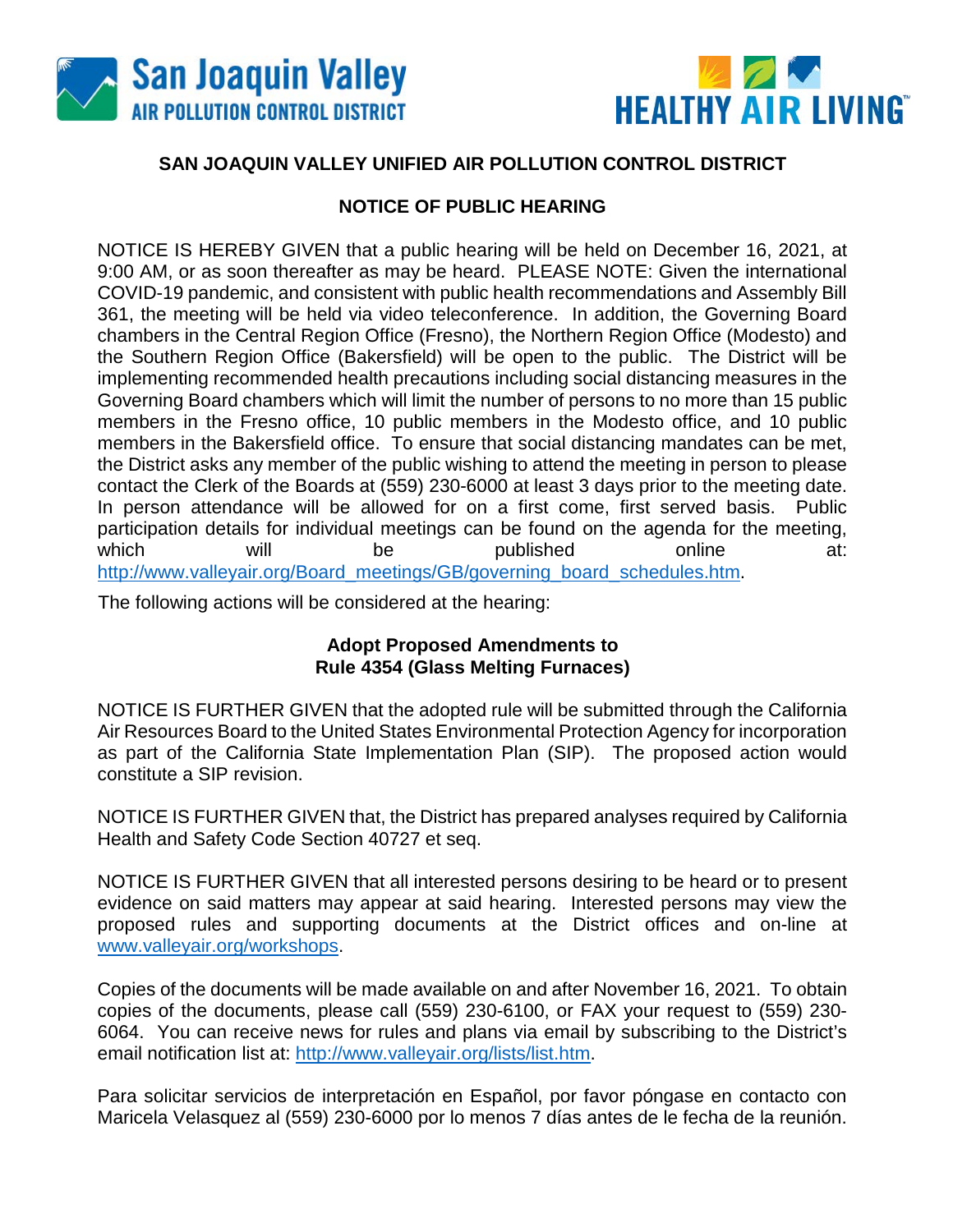Written comments should be addressed to Ariana Hooks, via mail at 1990 East Gettysburg Avenue, Fresno, CA 93726 or via email at ariana.hooks@valleyair.org. Written comments received by 5:00 PM on November 30, 2021 will be ensured consideration ahead of the December 16, 2021 Governing Board public hearing. Comments may also be submitted at any time prior to or during the December 16, 2021 public hearing. For additional information, please contact staff at (559) 230-6100.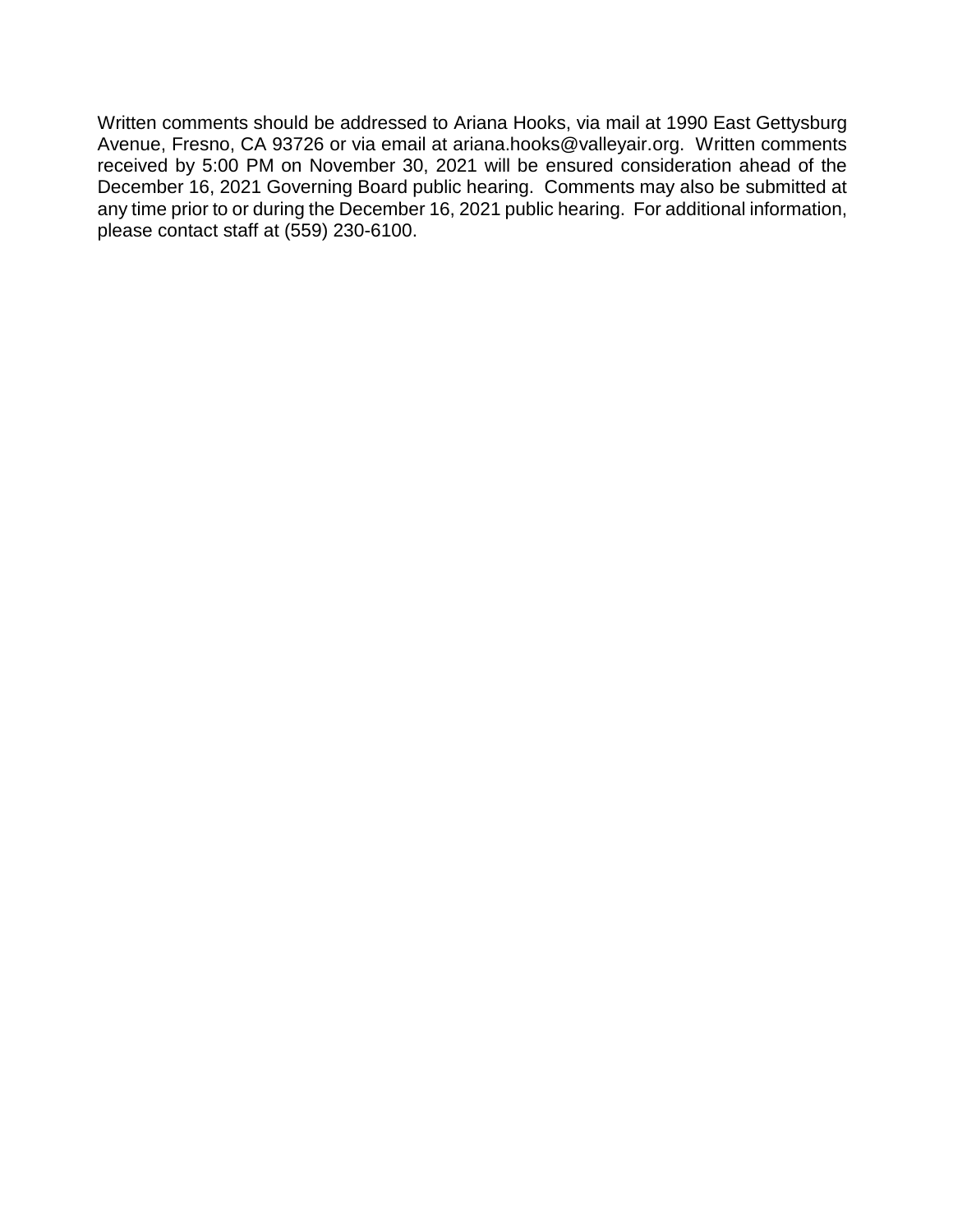#### **DISTRITO UNIFICADO PARA EL CONTROL DE LA CONTAMINACIÓN DEL AIRE DEL VALLE DE SAN JOAQUÍN**

# **AVISO DE AUDIENCIA PÚBLICA**

POR LA PRESENTE SE DA AVISO de que una audiencia pública se llevará a cabo el 16 de diciembre de 2021, a las 9:00 AM, o tan pronto como sea posible. TENGA EN CUENTA: Dada la pandemia internacional de COVID-19, y de acuerdo con las recomendaciones de salud pública y la Ley de la Asamblea 361, la reunión se llevará a cabo mediante videoconferencia. Además, las cámaras de la Mesa Directiva en la Oficina de la Región Central (Fresno), la Oficina de la Región del Norte (Modesto) y la Oficina de la Región del Sur (Bakersfield) estarán abiertas al público. El Distrito implementará las precauciones de salud recomendadas, incluyendo medidas de distanciamiento social en las cámaras de la Mesa Directiva que limitarán el número de personas a no más de 15 miembros públicos en la oficina de Fresno, 10 miembros públicos en la oficina de Modesto y 10 miembros públicos en la oficina de Bakersfield. Para garantizar que se puedan cumplir los mandatos de distanciamiento social, el Distrito le pide a cualquier miembro del público que desee asistir a la reunión en persona que se comunique con la Secretaria de la Mesa Directiva al (559) 230-6000 al menos 3 días antes de la fecha de la reunión. Se permitirá la asistencia en persona por orden de llegada. Los detalles de participación pública para reuniones individuales se pueden encontrar en la agenda de la reunión, que se publicará en línea en:

[http://www.valleyair.org/Board\\_meetings/GB/governing\\_board\\_schedules.htm.](http://www.valleyair.org/Board_meetings/GB/governing_board_schedules.htm)

Las siguientes acciones se considerarán en la audiencia:

#### **Adoptar las Enmiendas Propuestas a la Regla 4354 (Hornos de Fusión de Vidrio)**

ADEMÁS SE DA AVISO de que la regla adoptada se someterá a través de la Junta de Recursos del Aire de California a la Agencia de Protección Ambiental de los Estados Unidos para su incorporación como parte del Plan de Implementación del Estado de California (SIP). La acción propuesta constituiría una revisión del SIP.

ADEMÁS SE DA AVISO de que el Distrito ha preparado los análisis requeridos por la Sección 40727 et seq. del Código de Salud y Seguridad de California.

ADEMÁS SE DA AVISO que todas las personas interesadas que deseen ser escuchadas o presentar evidencia sobre dichos asuntos podrán comparecer en dicha audiencia. Las personas interesadas pueden ver la regla propuesta y los documentos de respaldo en las oficinas del Distrito y en línea en [www.valleyair.org/workshops.](http://www.valleyair.org/workshops)

Las copias de los documentos estarán disponibles a partir del 16 de noviembre de 2021. Para obtener copias de los documentos, llame al (559) 230-6100 o envíe su solicitud por fax al (559) 230-6064. Puede recibir noticias sobre reglas y planes por correo electrónico suscribiéndose a la lista de notificaciones por correo electrónico del Distrito en: [http://www.valleyair.org/lists/list.htm.](http://www.valleyair.org/lists/list.htm)